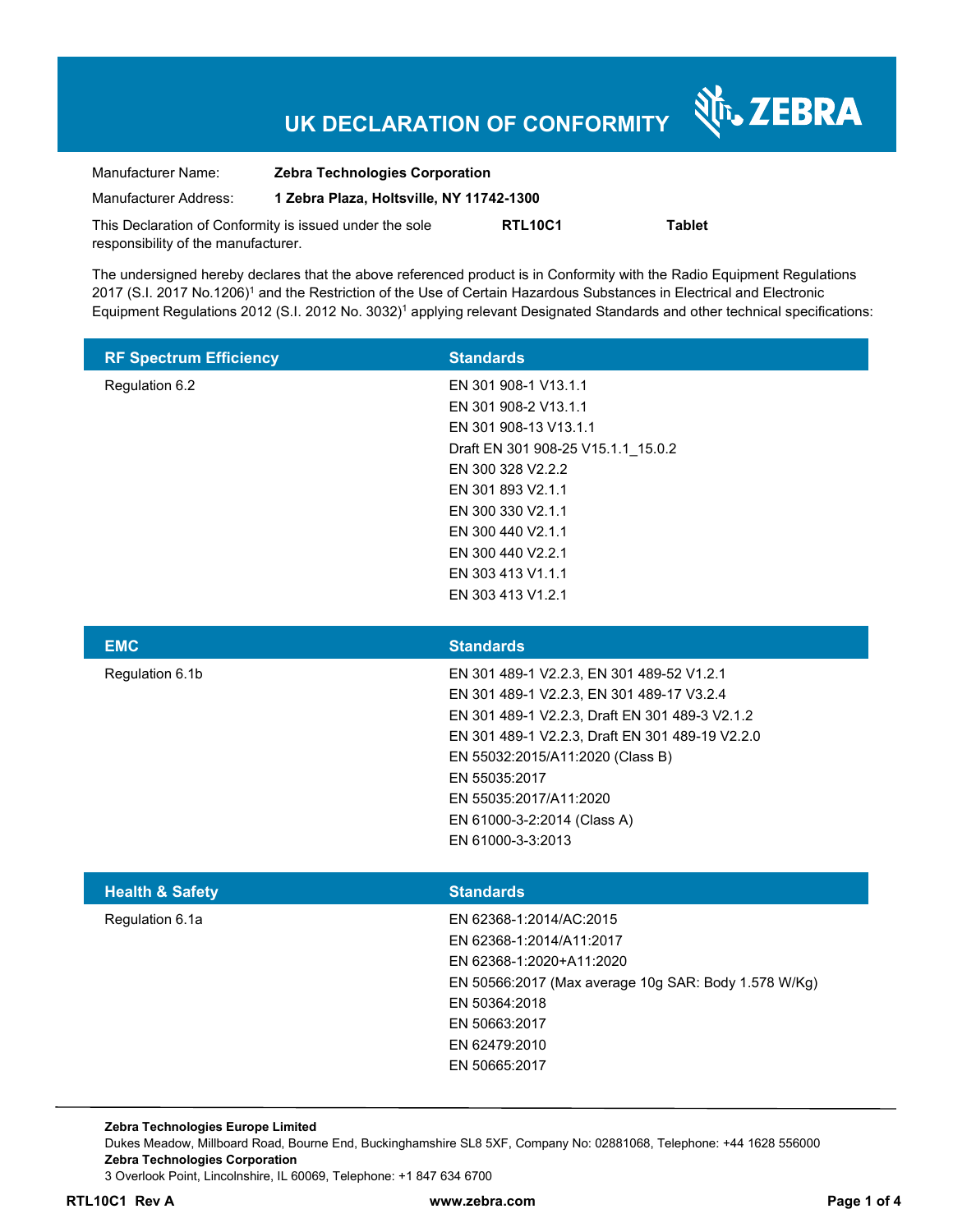## **UK DECLARATION OF CONFORMITY**

EN 62311:2008 EN 62311:2020 EN 62471:2008 (LED)

| <b>Environmental</b>                                                                                                   | <b>Standards</b>                                                                                                                                                                                                                                    |
|------------------------------------------------------------------------------------------------------------------------|-----------------------------------------------------------------------------------------------------------------------------------------------------------------------------------------------------------------------------------------------------|
| Restriction of the Use of Certain Hazardous<br>Substances in Flectrical and Flectronic<br><b>Equipment Regulations</b> | EN IEC 63000:2018                                                                                                                                                                                                                                   |
| Approved Body for regulation 6.2:                                                                                      | With regard to the Radio Equipment Regulations 2017 (S.I. 2017 No.1206) <sup>1</sup> , the conformity assessment procedure<br>referred to in regulation 41(4)(b) and detailed in Schedule 3 has been followed with the involvement of the following |

**TIMCO Engineering, Inc**, 849 NW State Road 45, Newberry, FL 32669

Type Examination Certificate number: U1177-221339

 $^{\rm 1}$  As amended by applicable EU withdrawal legislation implemented at the time of issuing this declaration

**Signed on behalf of Zebra Technologies Corporation** 

*(Signature of authorized person)* Marco Belli Rev: A Sr. Manager, Regulatory **Date: 4 April 2022** Place: Bourne End, UK

N<sub>T</sub>, ZEBRA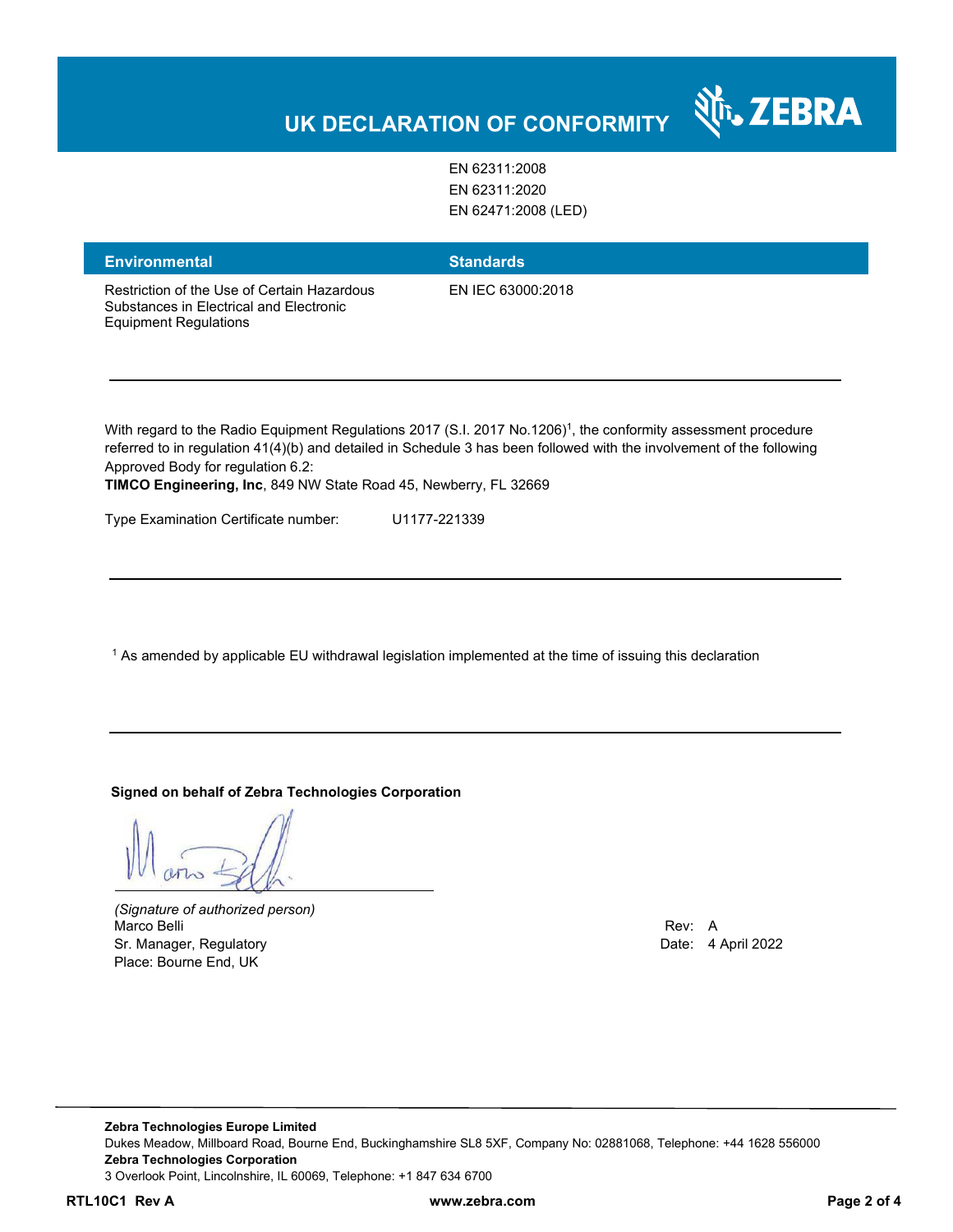श्री<sub>1</sub>, ZEBRA

### **Appendix A**

#### **UK Operating frequencies and maximum power levels**

| <b>Technology</b> | <b>Operating Frequencies/Bands</b> | <b>Maximum Transmit power level</b> |
|-------------------|------------------------------------|-------------------------------------|
| <b>WAN</b>        | <b>W-CDMA FDD I</b>                | 24dBm                               |
|                   | W-CDMA FDD III                     | 24dBm                               |
|                   | W-CDMA FDD VIII                    | 24dBm                               |
|                   | LTE FDD 1                          | 23dBm                               |
|                   | LTE FDD 3                          | 23dBm                               |
|                   | LTE FDD 7                          | 23dBm                               |
|                   | LTE FDD 8                          | 23dBm                               |
|                   | LTE FDD 20                         | 23dBm                               |
|                   | LTE FDD 28                         | 23dBm                               |
|                   | LTE FDD 32                         | N/A                                 |
|                   | LTE TDD 34                         | 23dBm                               |
|                   | LTE TDD 38                         | 23dBm                               |
|                   | LTE TDD 40                         | 23dBm                               |
|                   | LTE TDD 41                         | 23dBm                               |
|                   | LTE TDD 42                         | 23dBm                               |
|                   | LTE TDD 43                         | 23dBm                               |
|                   | 5G NR n1                           | 23dBm                               |
|                   | 5G NR n3                           | 23dBm                               |
|                   | 5G NR n7                           | 23dBm                               |
|                   | 5G NR n8                           | 23dBm                               |
|                   | 5G NR n20                          | 23dBm                               |
|                   | 5G NR n28                          | 23dBm                               |
|                   | 5G NR n38                          | 23dBm                               |
|                   | 5G NR n40                          | 23dBm                               |
|                   | 5G NR n41                          | 26dBm                               |
|                   | 5G NR n42                          | 23dBm                               |
|                   | 5G NR n43                          | 23dBm                               |
|                   | 5G NR n77                          | 26dBm                               |
|                   | 5G NR n78                          | 26dBm                               |
| <b>WLAN</b>       | 2400 MHz - 2483.5 MHz              | 20dBm                               |
|                   | 5150 MHz - 5250 MHz                | 23dBm                               |
|                   | 5250 MHz - 5350 MHz                | 23dBm                               |
|                   | 5470 MHz - 5725 MHz                | 23dBm                               |
|                   | 5725 MHz - 5850 MHz                | 14dBm                               |
| Bluetooth         | 2400 MHz - 2483.5 MHz              | 10dBm                               |
| RFID (NFC)        | 13.553 MHz - 13.567MHz             | 42 dBµA/m @10m                      |
| <b>GNSS</b>       | 1575.42 MHz (GPS/SBAS)             | <b>NA</b>                           |
|                   | 1602 MHz (GLONASS)                 | <b>NA</b>                           |

**Zebra Technologies Europe Limited**  Dukes Meadow, Millboard Road, Bourne End, Buckinghamshire SL8 5XF, Company No: 02881068, Telephone: +44 1628 556000 **Zebra Technologies Corporation**  3 Overlook Point, Lincolnshire, IL 60069, Telephone: +1 847 634 6700